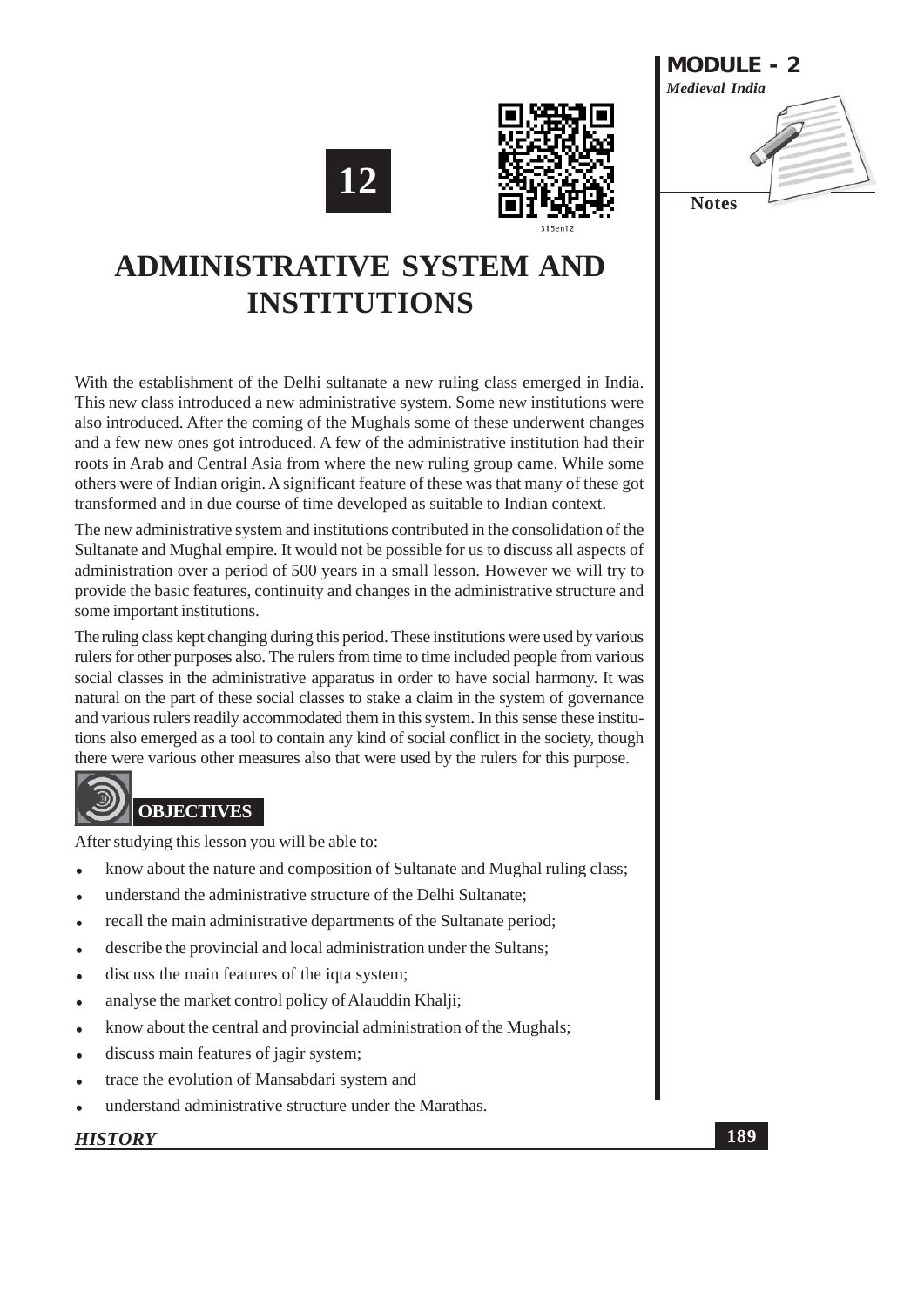

#### **12.1 EVOLUTION OF THE ADMINISTRATIVE STRUCTURE UNDER DELHI SULTANATE**

When Qutubuddin Aibak established himself as an independent Sultan at Lahore, the available administrative apparatus was continued in the initial phase. The prevailing structure was not altered or disturbed and as long, as the local rulers recognised the supremacy of the Sultan in Delhi, they were allowed to collect taxes and send it to the central treasury as tribute. The central officials in these areas were mainly to help the local rulers in their administrative tasks. With the expansion and consolidation of the Delhi Sultanate, new administrative institutions also started emerging. The administrative structures and institutions introduced in India were influenced by the Mongols, Seljukids etc, brought by the new rulers. The existing administrative institutions in different parts of the country also contributed in giving shape to the new system.

The Sultans were aware of the fact that they had to rule over a subject population that was largely non-Islamic. Thus the Sultans of Delhi had to introduce particular measures to suit the prevailing conditions in the Sultanate. From the administrative point of view, the local level administration, it seems, was left mainly in the hands of village headmen etc. The large extent of the Sultanate necessitated the evolution of administrative structure separately for the centre and provinces. Thus, during the Sultanate period, administrative institutions emerged at different levels - central, provincial and local.

Let us now examine various components of the administrative system in detail.

### 12.2 ADMINISTRATIVE SYSTEM

During the Sultanate period the administrative apparatus was headed by the Sultan who was helped by various nobles. There were various other offices along with the office of the Sultan. Theoretically, there was a council of Ministers Majlis-i-Khalwat to assist the Sultan.

#### **The Sultan**  $(i)$

The Sultan was the central figure in the administrative set up. He was the head of the civil administration and Supreme Commander of the army. He made all the appointments and promotions. He also had the right to remove anybody from the service. He had absolute power in his hand. He was also the head of the Judiciary. He used to confer titles and honours upon people. Theoretically the Sultan had an exalted position but in actual practice different Sultans enjoyed varying power. The position of the Sultan was always under pressure from the powerful group of nobility and Ulema. Sultans of Delhi, particularly the powerful Sultans, adopted various strategies to keep these groups under control. Balban kept the nobles firmly under his control. Thus the personality of the Sultan played a significant role in the administrative structure of the Sultanate. Under the capable and strong Sultans, the administration and the administrative structure functioned well but under the inefficient and weak ruler the same was under pressure.

#### (ii) Nobility

The nobles were the most important functionaries of the state and enjoyed high social status. In the initial stage they were those commanders who came with the victorious army. Over a period of time their descendants formed the main strength and some Indian groups also emerged. The position and power of the nobility varied from time to time as has been mentioned above. Nobles, particularly those who were based at Delhi, emerged as a very powerful group and at times even played a role in the selection of the sultan.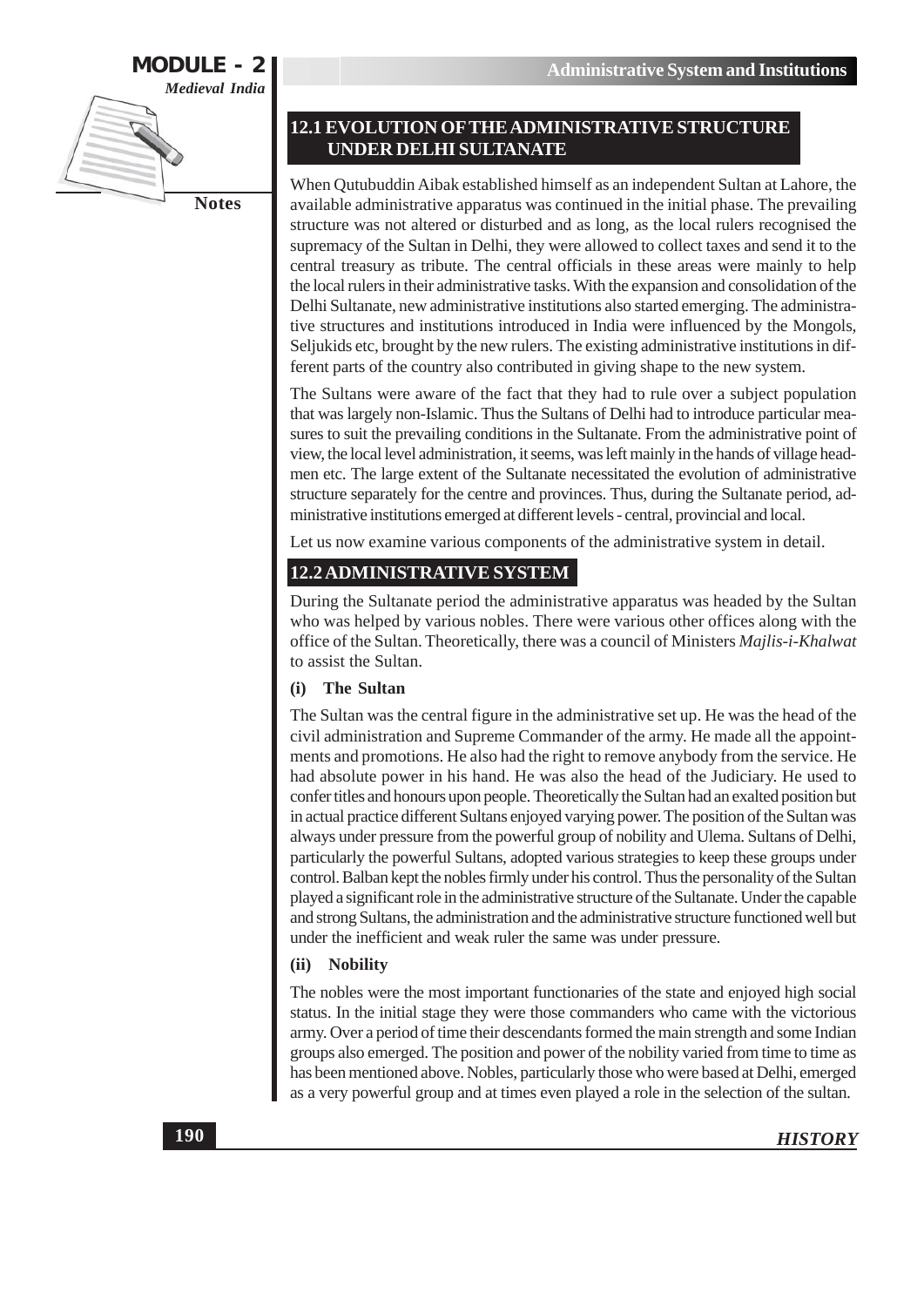The nobility was not a homogeneous class. There were different groups within the nobility and often there were inter group clashes and rivalries. The clash between Turkish and Tajik nobles started during the time of Iltutmish and became intense after his death. The group of *chahalgan* (group of 40 nobles), which was created by Iltutmish, also emerged very powerful.

Balban was the first Sultan to bring the nobility firmly under his control (interestingly, he had been a part of *chalalgan* earlier). Qutubuddin Aibak and Iltutmish had considered the nobles at par with themselves. Balban maintained distance from the nobility and enforced strict code of conduct for himself and for the nobility. No loose talk or laughter was allowed in the court. He also emphasized on high blood and made it a criteria for occupying high positions and offices.

With the expansion of the Delhi Sultanate there were also attempts on the part of different sections of the society to join the nobility. Initially it was the preserve of the Turks only. During the rule of the Khalji and Tughlags the doors of the nobility were opened to people of diverse backgrounds. The low caste people, both Hindus and Muslims, joined the nobility and could rise to high positions especially under Muhammad Bin Tughlag. During the Lodi period the Afghan concept of equality became important when the Sultan was considered "first among equals". Thus the nobles enjoyed equal status with the Sultan. Some of the Lodi Sultans like Sikandar Lodi and Ibrahim Lodi found this uncomfortable and tried to bring the nobles under their control. The nobles resisted this which resulted in the trouble for both the Sultans.

#### (iii) Ulema

The religious intellectual group of Muslims was collectively referred as Ulema. People of this group managed religious matters and interpreted religious regulations for Sultan. They were also incharge of judicial matters and worked as Qazis at various levels. It was quite influential group and commanded respect of Sultan and nobility. They also had influence among Muslim masses. This group used to pressurize the sultan to run the Sultanate as per the religious laws of Islam. The Sultan and nobles generally tried to run the administrative affairs as per the need of state rather than religious laws. Sultan like Alauddin Khalji could ignore the opinions of Ulema on a number of issues but some followed their line.



- What was *Chalalgan* and who created it.  $1<sub>1</sub>$
- 2. Who was the first Sultan to bring the nobility firmly under the control of the Sultan for the first time?
- $3.$ What was the position of the Sultan vis-à-vis the nobility according to the Afghan concept of sovereignty?
- $\overline{4}$ . Who were Ulema?

**MODULE - 2 Medieval India Notes**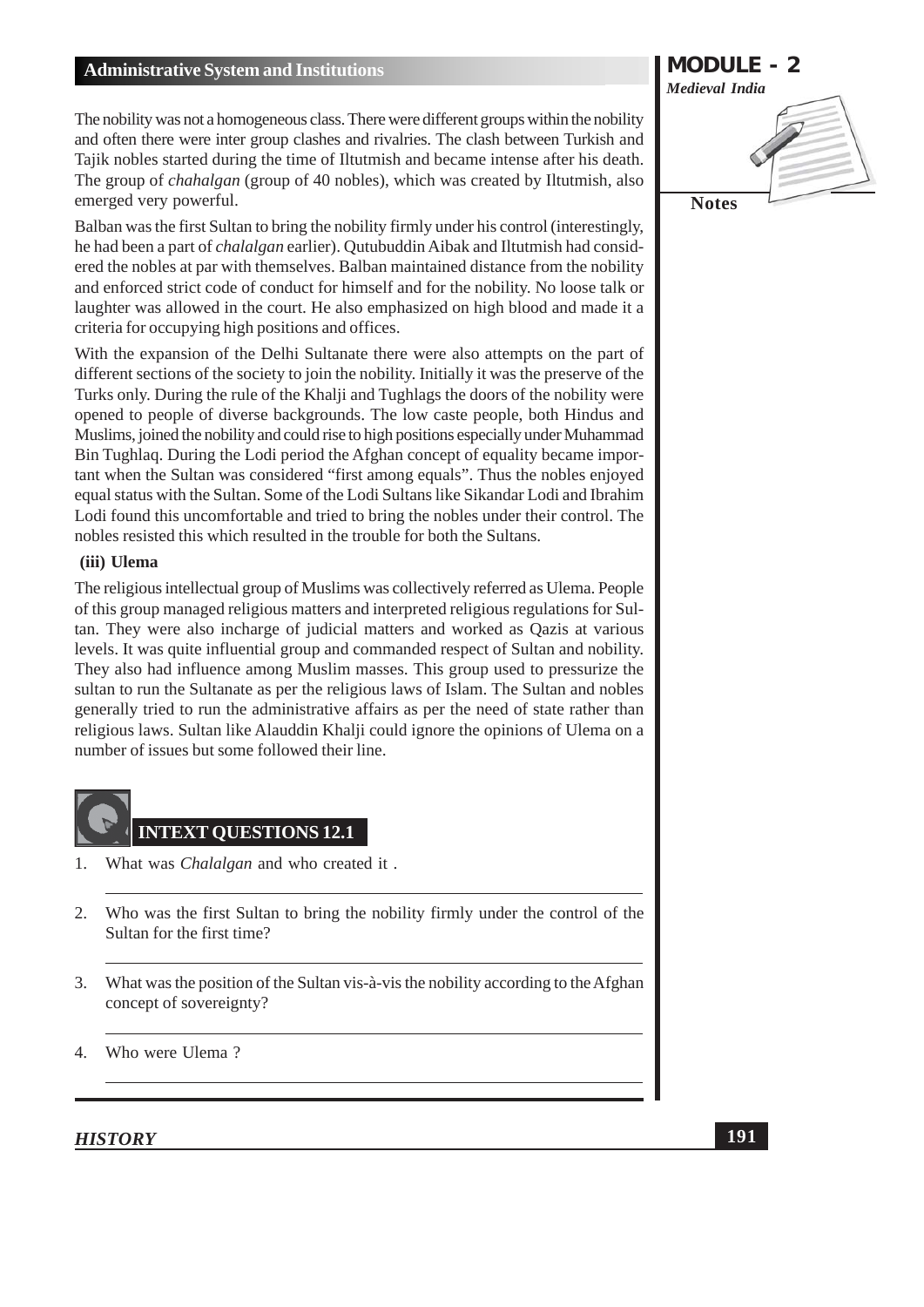

#### 12.3 CENTRAL ADMINISTRATION

As already mentioned the administrative system was headed by the Sultan. There were a number of departments which were assigned different responsibilities. These departments were managed by influential nobles. We will provide a brief account of a few departments.

#### Wizarat  $(i)$

After Sultan, the most important office was the Diwan-i-Wizarat, headed by the wazir. It was a key position in the royal court and his role was of a general supervisor over all departments, though he was one of the four important departmental heads. He was the chief advisor to the Sultan. The main functions of the wazir were to look after the financial organization of the State, give advice to the Sultan, and on occasions to lead military expeditions at Sultan's behest. He also supervised the payment to the army. The wizarat or the office of wazir also kept a check on land revenue collections, maintained a record of all the income and expenditure incurred by the state and thus controlled or recorded the salaries of all royal servants, handled the charitable donations such as Waqfs, Inams etc. Further, the Mints, the intelligence departments, the royal buildings and other bodies affiliated to the royal court were supervised by the *wizarat*. The wazir had direct access to the Sultan and it was on his wisdom, sincerity and loyalty that the position of the Sultan depended greatly.

There were several other departments which worked under the *wizarat*. They were entrusted with specific functions. These included Mustaufi-i-Mumalik (Auditor General), Mushrif-i-Mumalik (Accountant General), Majmuadar (Keeper of loans and balances from treasury). Later some other offices were brought under the supervision of the Wizarat like Diwan-i -Wagoof (to supervise expenditure), Diwan-i-Mustakharaj (to look into the arrears of revenue payments), Diwan-i-Amir Kohi (to bring uncultivated land into cultivation through state support).

#### (ii) Diwan-i-Arz

This department was set up to look after the military organization of the empire. It was headed by Ariz-i-Mumalik. He was responsible for the administration of military affairs. He maintained royal contingent, recruited the soldiers, ensured the discipline and fitness of the army, inspected the troops maintained by the Iqta-holders, examined the horses and branded them with the royal insignia. During times of war, the ariz arranged military provisions, transportation and administered the army at war, provided constant supplies and was the custodian of the war booty. Alauddin Khalji introduced the system of *Dagh* (branding) and *huliya* (description) and cash payment to the soldiers in order to strengthen his control over the army. The contingent stationed at Delhi was called hasham-i-qalb and Provincial contingents were called hasham-i-atraf.

#### (iii) Diwan-i-Insha

This department looked after the state correspondence. It was headed by Dabir-i-Khas. He drafted and despatched royal orders and received reports from various officers. The Dabir was the formal channel of communication between the centre and other regions of the empire. He was also a sort of private secretary of the Sultan and was responsible for writing the farmans.

The Barid-i-Mumalik was the head of the state news gathering and dealt with intelligence. He had to keep information of all that was happening in the Sultanate. At local level there were *barids* who used to send regular news concerning the matters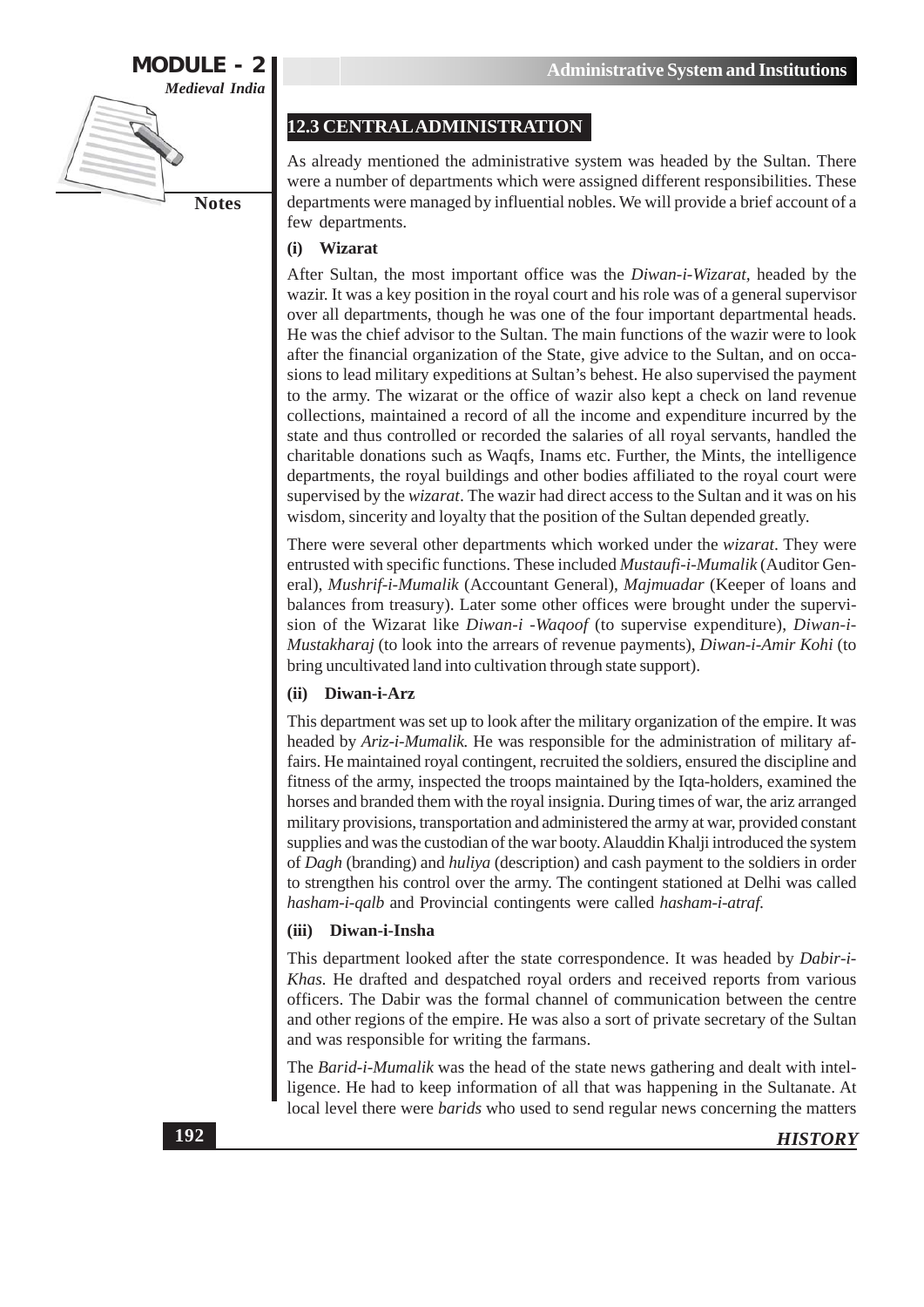of the state to the central office. Apart from barids, another set of reporters also existed who were known as *Munihiyan*.

#### (iv) Diwan-i-Rasalat

This department dealt with the administration of Justice. It was headed by Sadr-us-Sadr who was also the *gazi-i-mumalik*. He was the highest religious officer and took care of ecclesiastical affairs. He also appointed the *gazis* (judges) and approved various charitable grants like waqf, wazifa, Idrar, etc.

The Sultan was the highest court of appeal in both civil and criminal matters. Next to him was *Oazi-i-mumalik*. The *Muhtasibs* (Public Censors) assisted the judicial department. Their main task was to see that there was no public infringement of the tenets of Islam. He was also to supervise and enforce the public morals and conduct.

#### (v) Other Departments

Apart from these, there were a number of smaller departments at the centre which helped in the everyday administration of the empire. Wakil-i-dar looked after the royal household and managed the personal services of the Sultan. Amir-i-Hajib looked after the royal ceremonies. He used to act as an intermediary between the Sultan and subordinate officials and between Sultan and the public. Sar-i-Jandar looked after the royal body guards. Amir-i-Akhur looked after the establishment of horses and Shahnah-i-fil looked after the establishment of elephants. Amir-i-Majlis looked after the arrangement of meetings and special ceremonies. The Royal workshops (Karkhanas) played an important role in the administrative system of the Sultanate. The needs of the royal household were met through Karkhanas. The Karkhanas were of two types - (i) Manufactories (ii) Store House. Under Feroz Tughlaq, there were as many as 36 Karkhanas. Each Karkhana was supervised by a noble who had the rank of a Malik or a Khan. The *Mutasarrif* was responsible for the accounts and acted as immediate supervisors in various departments.

#### **INTEXT QUESTIONS 12.2**

- Mention two departments that worked under the Wizarat.  $\mathbf{1}$
- 2. What practices did Alauddin Khalji introduce in the army?
- Which department dealt with the administration of Justice and who headed it?  $3.$

#### 12.4 PROVINCIAL ADMINISTRATION AND IQTA SYSTEM

The administration in the areas that were outside the core political area was carried out in a number of ways. It depended on the degree of political control which was exercised over the areas. The territorial expansion and consolidation of the sultanate was a process which continued throughout the 13<sup>th</sup> and 14<sup>th</sup> centuries. Some of the newly conquered areas were brought directly under the control of the Sultanate and some other areas remained semi autonomous. Thus different Control mechanisms were adopted by the Sultan for these areas. In the areas that were loosely affiliated to the Sultanate, a few officials were appointed by the Centre as a symbol of imperial presence but everyday administration remained in local hands. The interest of the centre in these areas was mostly economic, i.e. the collection of the revenue.

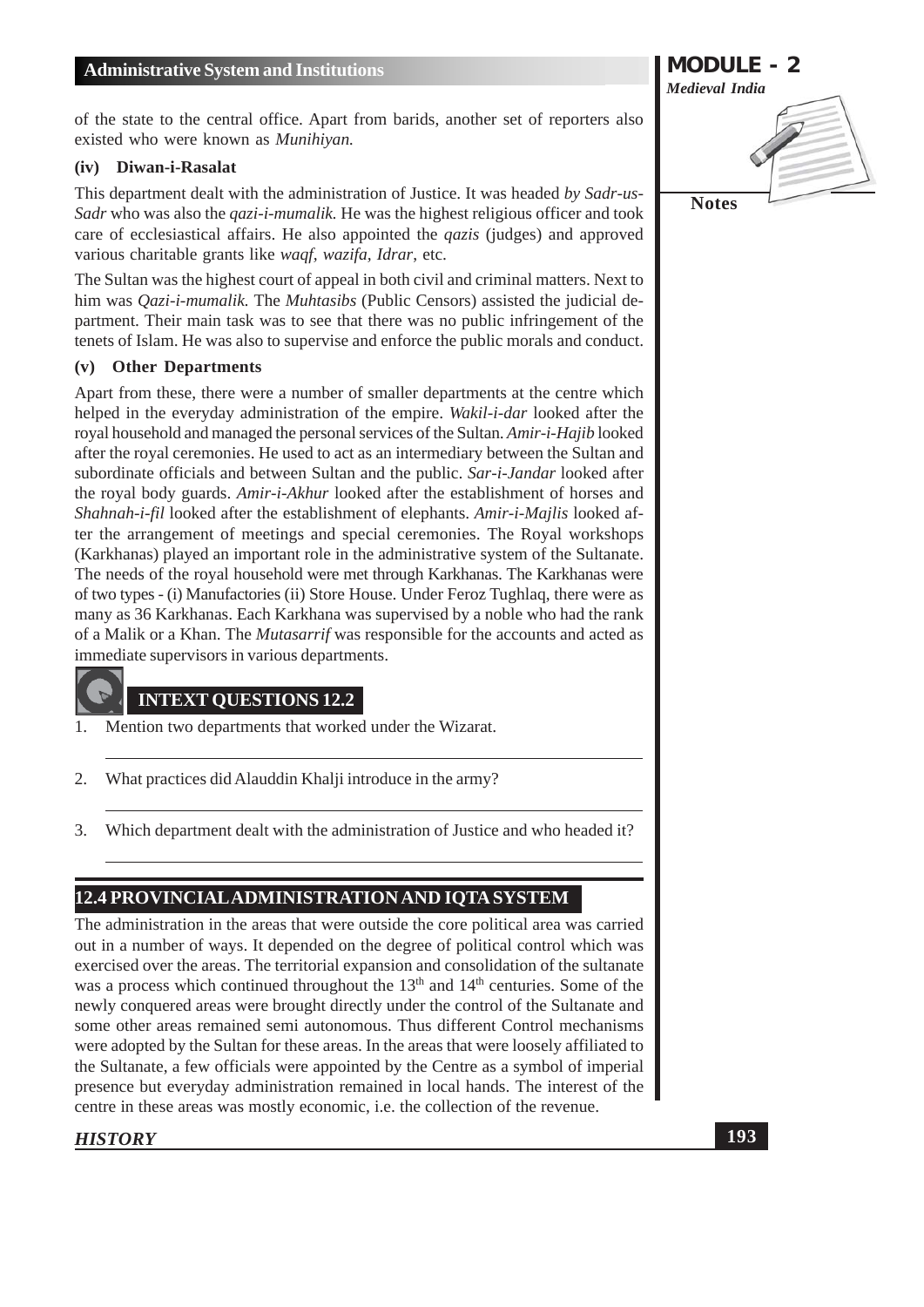

The provinces were placed under the charge of the Governors who were responsible for the overall administration of the area. This involved ensuring the collection of revenue, maintaining law and order and keeping rebellious elements under control. He was a deputy of the Sultan in his area. Since the officials were frequently transferred and not familiar with the areas, they were generally dependent on local officials to perform their duties. The collection of the revenue was not possible without the help of the local officials. Thus the governor and the local power blocs worked in close association with each other. At times the combination created problems for the Sultan as the governors used to become powerful with the help provided by the local rulers and rise in rebellion against the Sultan. During the 14<sup>th</sup> century the provinces were partitioned into Shiqs for administrative convenience. The shiqs were administered by the *Shigdar*. Subsequently the *Shigs* got transformed into Sarkar during the Afghan period. Faujdar was another officer along with Shiqdar at the provincial level. Their duties are not clearly articulated, and often the role of the two seem to overlap. The *Shigdar* assisted the governor in the maintenance of law and order and provided military assistance. He also supervised the functioning of the smaller administrative units. The duties of the Faujdar were similar to the Shiqdar. The Kotwals were placed under the Faujdar.

The other important officers at the provincial level were *Barids* (intelligence officer and reporter) and Sahib-i-Diwan (who maintained the financial accounts of the provincial income and expenditure).

### 12.5 IQTA SYSTEM

The institution of the Iqta had been in force in early Islamic world as a form of reward for services to the state. In the caliphate administration it was used to pay civil and military officers. After the establishment of the Sultanate igta system was introduced by the Sultans. To begin with the army commanders and nobles were given territories to administer and collect the revenue. The territories thus assigned were called iqta and their holders as *iqtadar or muqti*.

In essence this was a system of payment to the officers and maintenance of army by them. Gradually rules and regulations were laid down to organize the whole system. Through the years it became the main instrument of administrating the Sultanate. Further the sultans could get a large share of the surplus production from different parts of the vast territories through this system.

From the  $14<sup>th</sup>$  century we hear of *Walis* or *muqtis* who are commanders of military and administrative tracts called Iqta. Their exact powers varied according to circumstances. In due course the *muqti* was given complete charge of the administration of the iqta which included the task of maintaining an army. The *muqti* was to help the sultan with his army in case of need. He was expected to maintain the army and meet his own expenses with the revenue collected. From the time of Balban the muqti was expected to send the balance (fawazil) of the income to the centre after meeting his and the army's expenses. This means that the central revenue department had made an assessment of the expected income of the Iqta, the cost of the maintenance of the army and the muqti's own expenses. This process became even more strict during the time of Alauddhin Khalji. As the central control grew, the control over muqti's administration also increased. The Khwaja (probably same as Sahib-i-Diwan) was appointed to keep a record of the income of the Iqtas. It was on the basis of this record that the Sultan used to make his revenue demands. A barid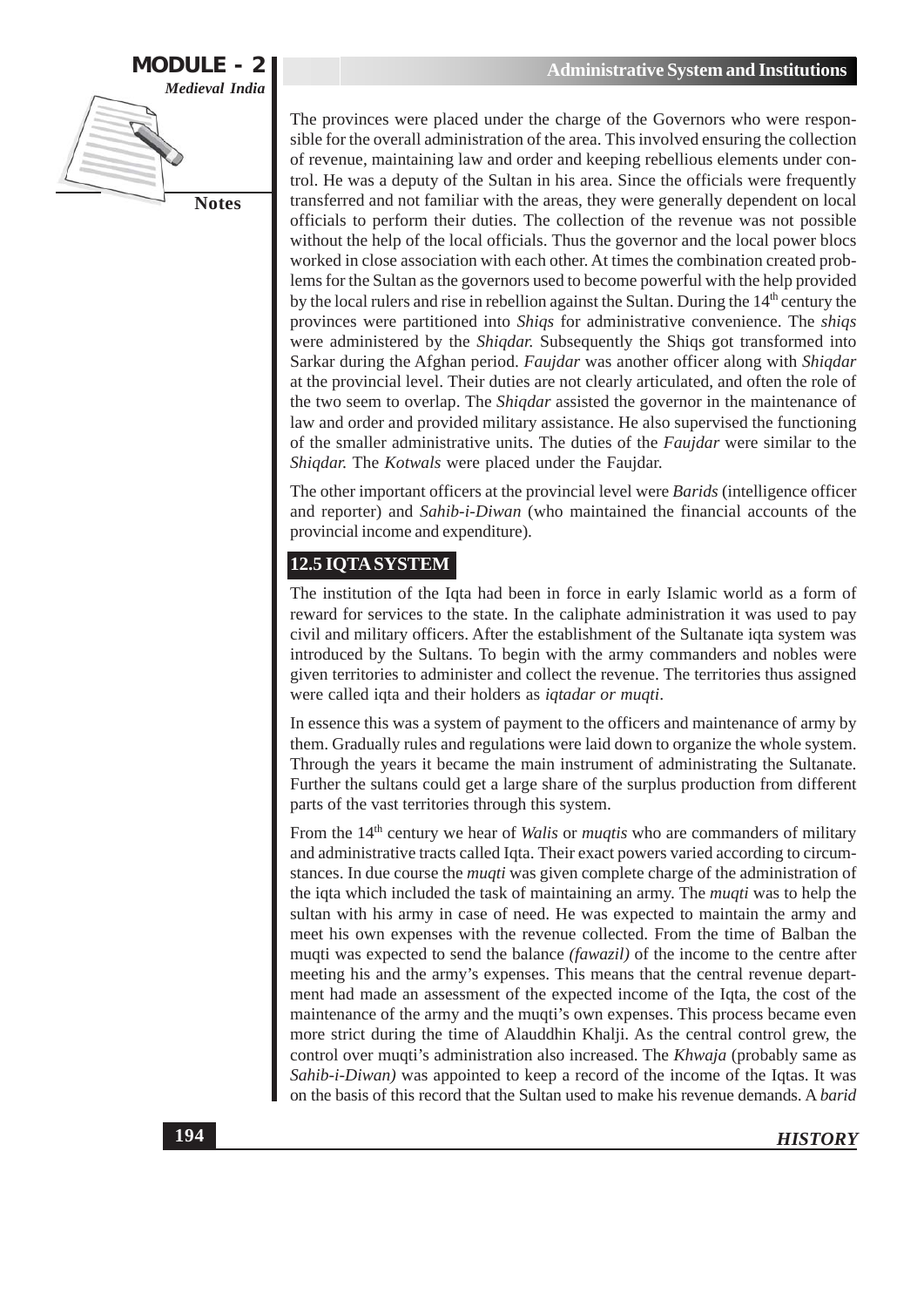or intelligence officer was also appointed to keep the Sultan informed. During the reign of Muhmmad-bin-Thughlaq a number of governors were appointed on revenue sharing terms where they were to give a fixed sum to the state. During the time of Feroze Shah Tughlaq the control of state over igtas was diluted when igtas became hereditary.

#### **12.6 LOCAL ADMINISTRATION**

The village was the smallest unit of administration. The functioning and administration of the village remained more or less the same as it had existed in pre Turkish times. The main village functionaries were khut, Mugaddam and Patwari. They worked in close coordination with the muqti in the collection of revenue and in maintaining law and order etc. A number of villages formed the Pargana. The important Pargana officials were Chaudhary, Amil (revenue collector) and Karkun (accountant). Village and pargana were independent units of administration, and yet there were inter related areas. In certain cases the province had a local ruler (Rai, Rana, Rawat, Raja) who helped the governor in his duties. In such cases the local rulers were recognised as subordinates of the Sultan.

## **INTEXT QUESTIONS 12.3**

- Name three officials at the level of pargana. 1.
- 2. Mention some of the administrative units of the Sultanate period.
- $3.$ Mention a few important village functionaries.
- What was Fawazil?  $\overline{4}$ .

### 12.7 MARKET REFORMS OF ALAUDDIN KHALJI

The market reforms of Alauddin Khalji were oriented towards administrative and military necessities. Medieval rulers believed that necessities of life, especially food grains, should be available to the city folk at reasonable prices. But few rulers had been able to control the prices for any length of time. Alauddin Khalji was more or less the first ruler who looked at the problem of price control, in a systematic manner and was able to maintain stable prices for a considerable period. It has been pointed out that Alauddin Khalji instituted the market control because after the mongol seige of Delhi, he wanted to recruit a large army. All his treasures would have soon exhausted if he was to spend huge resources on army. With low prices the sultan could recruit a large army with low expenses. Whatever may be the reason for the market reforms, elaborate administrative arrangements were made to ensure that the market control was followed strictly.

Alauddin fixed the prices of all commodities from grain to cloth, slaves, cattles etc. He also set up three markets at Delhi, the first for food grains, the second for cloth of all kinds and for expensive items such as sugar, ghee, oil, dry fruits etc. and the third for the horses, slaves and cattle. For controlling the food prices, Alauddin tried to control not only the supply of food grains from the villages, and its transportation to the city by the grain merchants, but also its proper distribution to the citizens. A number of measures were taken to see that prices laid

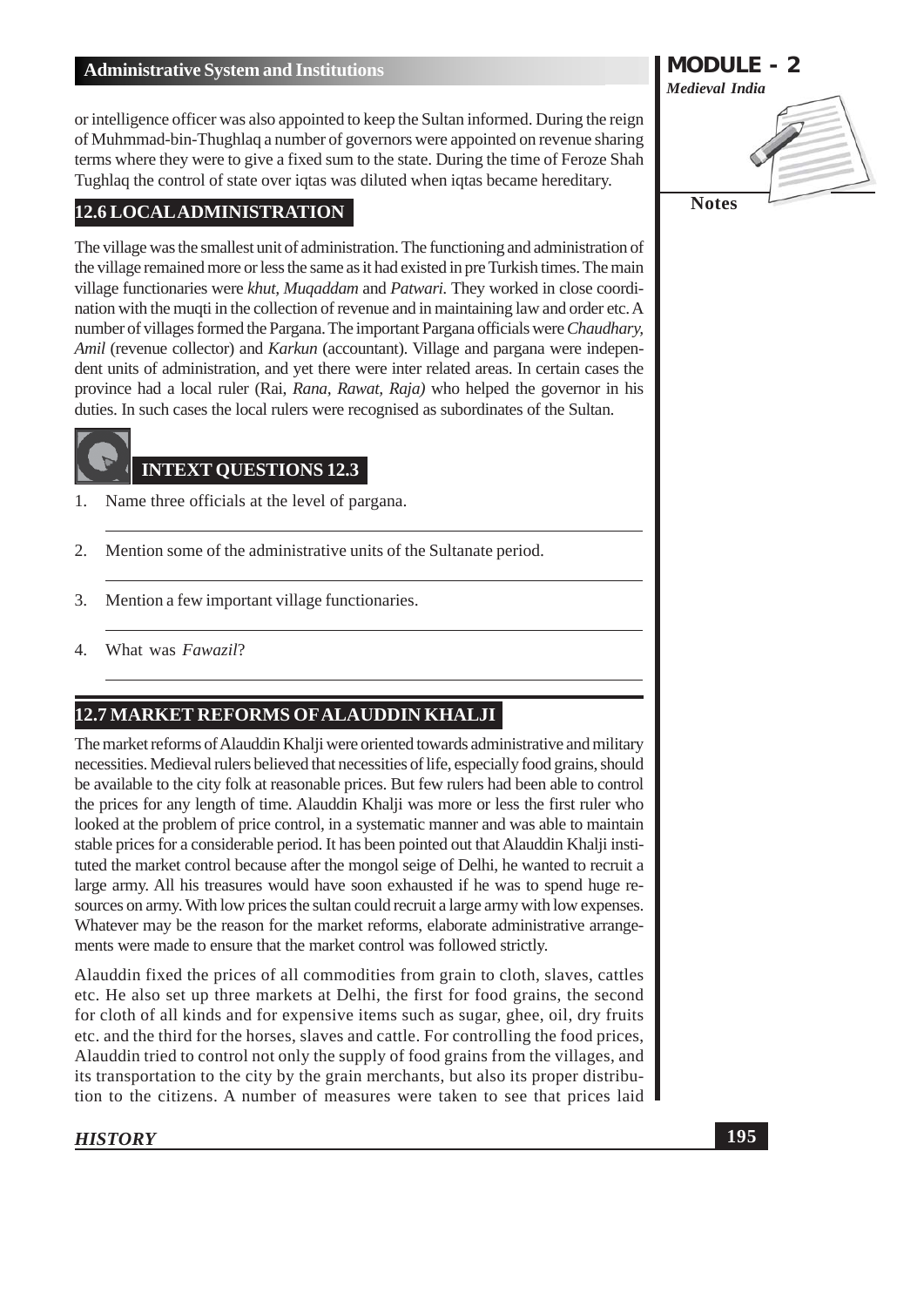

down by the Sultan were strictly observed. An officer (Shehna) was in charge of the market to see that no one violates the royal orders. Barids (intelligence officers) and *munhiyan* (secret spies) were also appointed. Alauddin also tried to ensure that there were sufficient stocks of food-grains with the government so that the traders did not hike up prices by creating an artificial scarcity, or indulge in profiterring. Granaries were set up in Delhi and Chhain (Rajasthan). The Banjaras or Karwaniyan who transported the food grains from the country side to the city were asked to form themselves in a body. They were to settle on the banks of Yamuna with their families. An official (Shehna) was appointed to oversee them. To ensure the regular supply of food grains to the Banjaras, a number of regulations were made. All the food grains were to be brought to the market (mandis) and sold only at official prices.

The second market for cloth, dry fruits, ghee etc. was called Sarai-i- adl. All the clothes brought from different parts of the country and also from outside were to be stored and sold only in this market at government rates. To ensure an adequate supply of all the commodities, all the merchants were registered and a deed taken from them that they would bring the specified quantities of commodities to the *Sarai-i-adl* every year. The Merchants who, brought commodities from long distances including foreign countries were given advance money on the condition that they would not sell to any intermediaries. In cases of costly commodities an officer was to issue permits to amirs, maliks etc. for the purchase of these expensive commodities in accordance with their income. This was done to prevent any black marketing of these expensive products.

The third market dealt with horses, cattle and slaves. The supply of horses of good quality at fair prices was important for the army. Alauddin did away with the middleman or *dallal* who had become very powerful. It was decided that the government fixed the Quality and prices of the horses. Similarly, the prices of slave boys and girls and of cattle were also fixed. But these reforms didn't last long and after the death of Alauddin these reforms got lost.

### **INTEXT QUESTIONS 12.4**

- Who were the officials to look after market regulation? 1.
- Name the places at which the granaries were set up by Alauddin Khalji. 2.
- 3. Who were Banjaras?

### 12.8 ADMINISTRATIVE STRUCTURE UNDER THE MUGHALS

The Mughals retained many features of the administrative system of the Sultanate and Shershah. Under Shershah the administrative units of Pargana (a group of villages), sarkar (a group of parganas) and groups of sarkars (some what like subas or province) were placed under specific offices. The Mughals formalized a new territorial unit called suba. Institutions of Jagir and Mansab system were also introduced by the Mughals. Thus change and continuity both marked the Mughal administrative structure which brought about a high degree of centralisation in the system.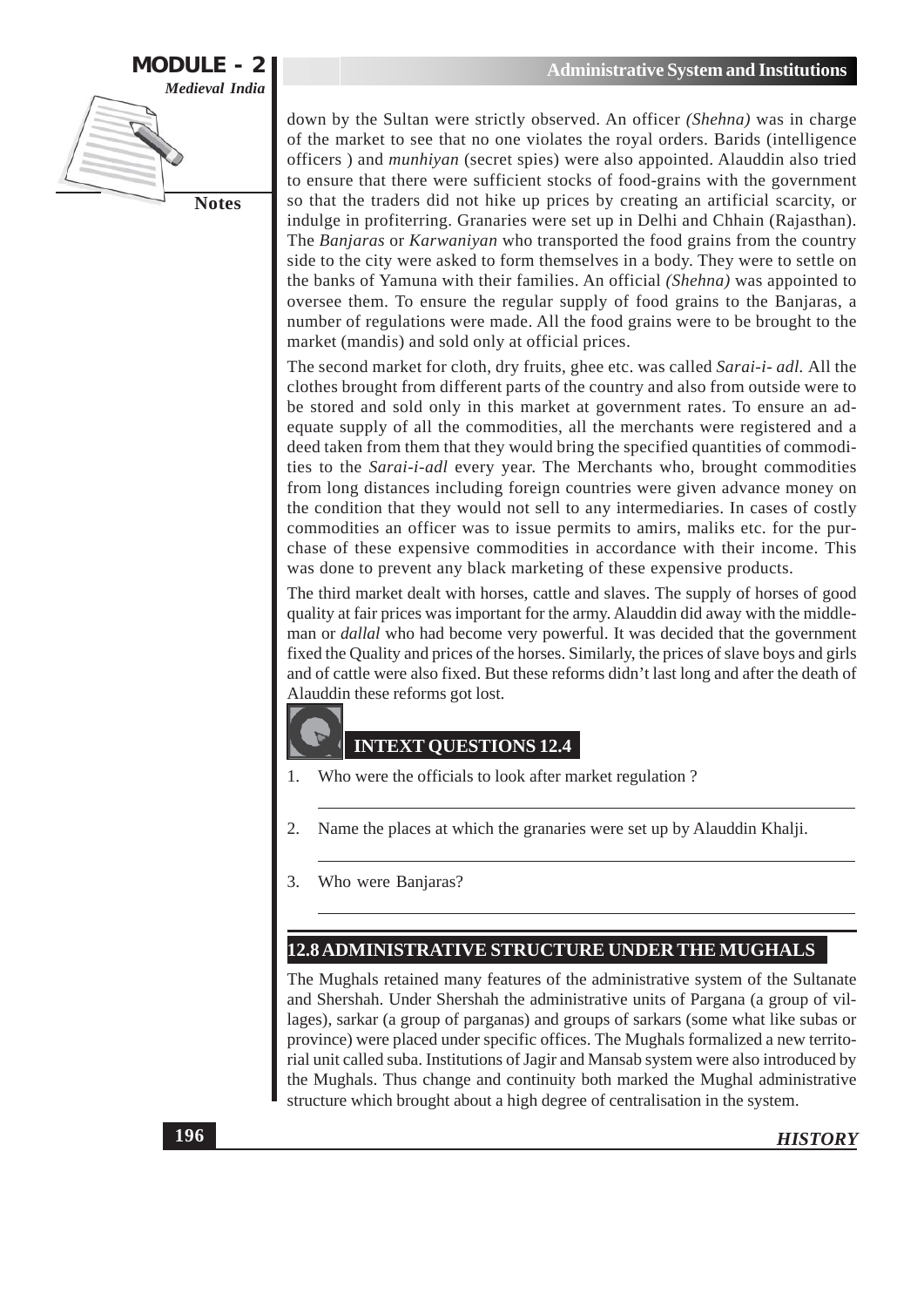#### **12.8.1 CENTRAL ADMINISTRATION**

#### $(i)$ **The Emperor**

The Emperor was the supreme head of the administration and controlled all military and judicial powers. All officers in Mughal administration owed their power and position to the Emperor. The Emperor had authority to appoint, promote, and remove officials at his pleasure. There was no pressure institutional or otherwise on the Emperor. For smooth functioning of the empire a few departments were created.

#### (ii) Wakil and Wazir

The institution of *Wizarat* (or *Wikalat* since both were used interchangeably) was present in some form during the Delhi Sultanate also. The position of Wazir had lost its preeminent position during the period of Afghan rulers in the Delhi Sultanate. The position of the wazir was revived under the Mughals. Babur's and Humayun's wazir enjoyed great powers. The period during which Bairam Khan (1556–60) was regent of Akbar, saw the rise of wakil-wazir with unlimited powers. Akbar in his determination to curb the powers of wazir later on took away the financial powers from him. This was a big jolt to wazir's power.

#### (iii) Diwan-i-Kul

*Diwan-i Kul* was the chief diwan. He was responsible for revenue and finances. Akbar had strengthened the office of diwan by entrusting the revenue powers to the diwan. The diwan used to inspect all transaction and payments in all departments and supervised the provincial diwans. The entire revenue collection and expenditure of the empire was under his charge. The diwans were to report about state finance to the Emperor on daily basis.



Fig 12.1 Royal Court



**HISTORY**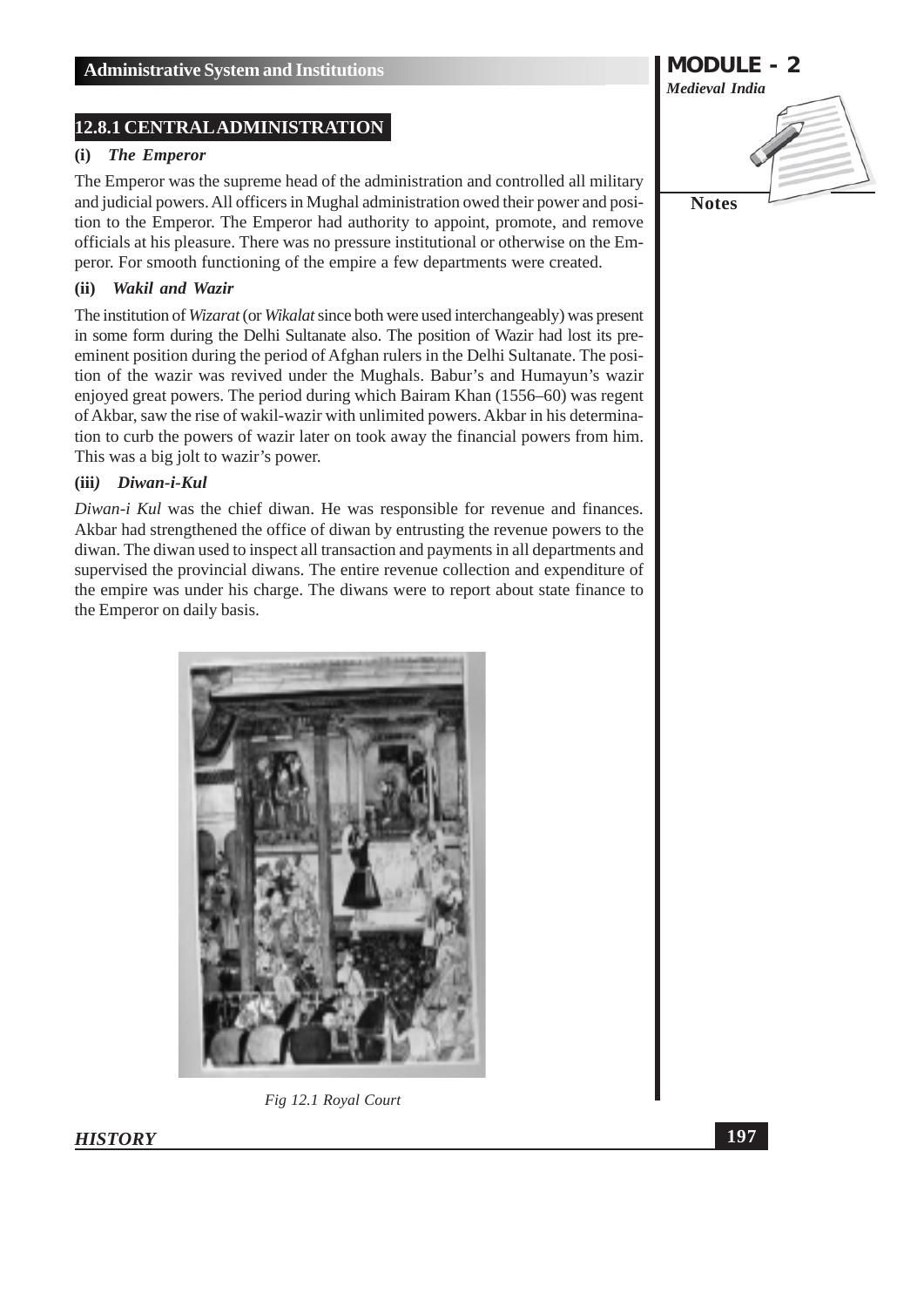

#### (iv) Mir Bakshi

Mir Bakshi looked after all matters pertaining to the military administration. The orders of appointment of mansabdars and their salary papers were endorsed and passed by him. He kept a strict watch over proper maintenance of the sanctioned size of armed contingents and war equipage by the mansabdars. The new entrants seeking service were presented to the Emperor by the Mir Bakshi.

#### (v) Sadr-us Sudur

The Sadr-us Sudur was the head of the ecclesiastical department. His chief duty was to protect the laws of the Shariat. The office of the Sadr used to distribute allowances and stipends to the eligible persons and religious institutions. It made this office very lucrative during the first twenty-five years of Akbar's reign. The promulgation of Mahzar in 1580 restricted his authority. According to Mahzar Akbar's view was to prevail in case of conflicting views among religious scholars. This officer also regulated the matters of revenue free grants given for religious and charitable purposes. Later several restrictions were placed on the authority of the Sadr for award of revenue free grants also.

Muhtasibs (censors of public morals) were appointed to ensure the general observance of the rules of morality. He also used to examine weights and measures and enforce fair prices etc.

#### (vi) Mir Saman

The Mir Saman was the officer in-charge of the royal Karkhanas. He was responsible for all kinds of purchases and their storage for the royal household. He was also to supervise the manufacturing of different articles for the use of royal household.

#### 12.8.2 PROVINCIAL ADMINISTRATION

The Mughal empire was divided into twelve provinces or subas by Akbar. These were Allhabad, Agra, Awadh, Ajmer, Ahmedabad, Bihar, Bengal, Delhi, Kabul, Lahore, Malwa and Multan. Later on Ahmednagar, Bearar and Khandesh were added. With the expansion of Mughal empire the number of provinces increased to twenty.

Each suba was placed under a Subedar or provincial governor who was directly appointed by the Emperor. The *subedar* was head of the province and responsible for maintenance of general law and order. He was to encourage agriculture, trade and commerce and take steps to enhance the revenue of the state. He was also to suppress rebellions and provide army for expeditions.

The head of the revenue department in the suba was the *Diwan*. He was appointed by the Emperor and was an independent officer. He was to supervise the revenue collection in the suba and maintain accounts of all expenditures. He was also expected to increase the area under cultivation. In many cases advance loans *(tagavi)* were given to peasants through his office.

The Bakshi in the province performed the same functions as were performed by Mir Bakshi at the centre. He was appointed by the imperial court at the recommendations of the Mir Bakshi. He was responsible for checking and inspecting the horses and soldiers maintained by the mansabdars in the suba. He issued the paybills of both the mansabdars and the soldiers. Often his office was combined with *Wagainigar*. In this capacity his duty was to inform the centre about the happenings in his province.

The representative of the central Sadr (Sadr-us sudur) at the provincial level was called Sadr. He was responsible for the welfare of those who were engaged in religious activities and learning. He also looked after the judicial department and in that capacity supervised the works of the  $Qazis$ .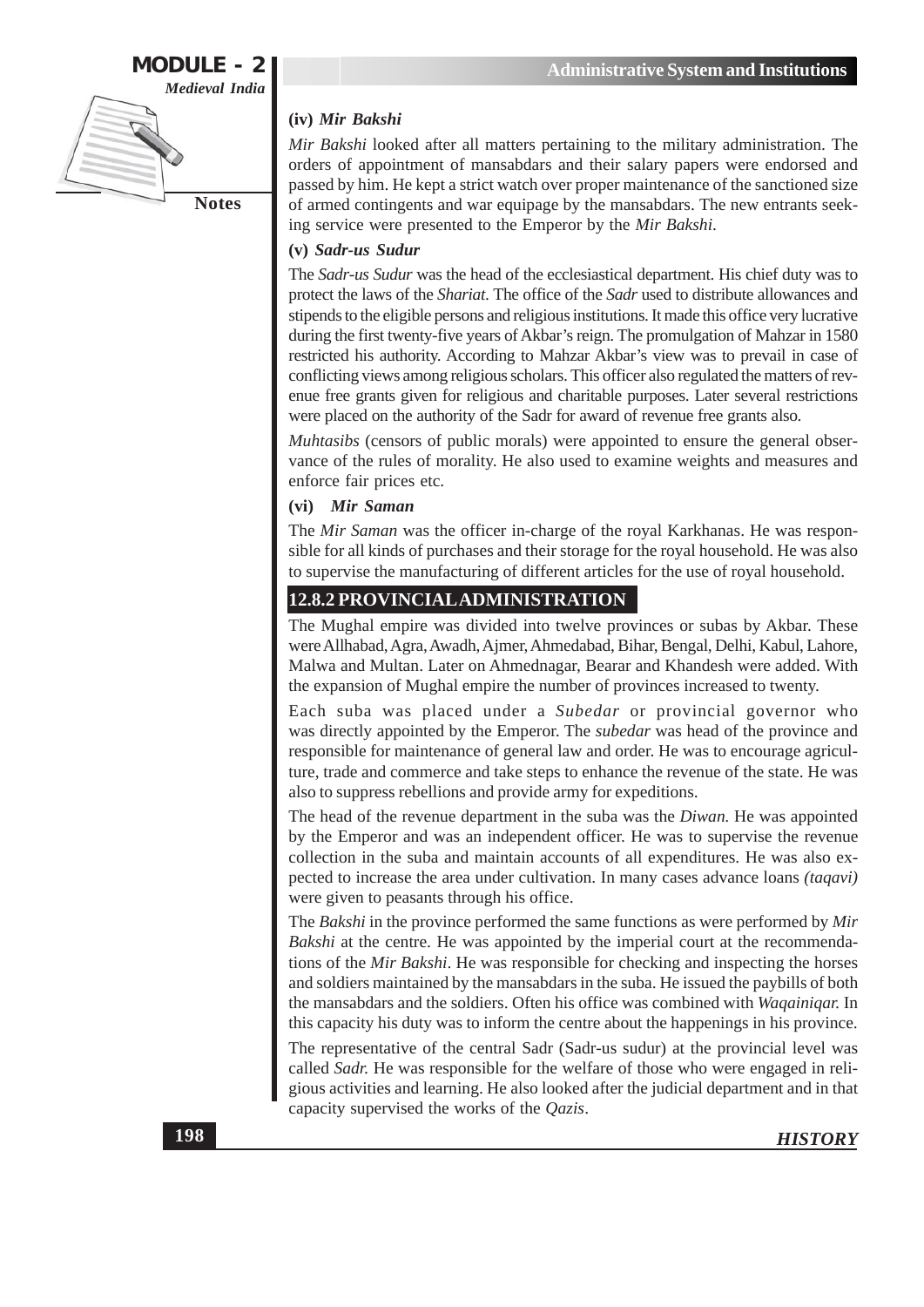There were some other officers also who were appointed at the provincial level. Darogai-i-Dak was responsible for maintaining the communication channel. He used to pass on letters to the court through the postal runners (Merwars). Wagainavis and *wagainigars* were appointed to provide reports directly to the Emperor.

#### 12.8.3 LOCAL ADMINISTRATION

The provinces or subas were divided into Sarkars. The Sarkars were divided into Parganas. The village was the smallest unit of administration.

At the level of Sarkar, there were two important functionaries, the *fauidar* and the *Amalguzar.* The Faujdar was appointed by the imperial order. Sometimes within a Sarkar a number of Faujdars existed. At times, their jurisdiction spread over two Sarkars even if these belonged to two different subas. Faujdari was an administrative division whereas Sarkar was a territorial and revenue division. The primary duty of the faujdar was to safeguard the life and property of the residents of the areas under his Jurisdiction. He was to take care of law and order problem in his areas and assist in the timely collection of revenue whenever force was required.

The *amalguzar* or *amil* was the revenue collector. His duty was to assess and supervise the revenue collection. He was expected to increase the land under cultivation and induce the peasants to pay revenue willingly. He used to maintain all accounts and send the daily receipt and expenditure report to the provincial Diwan.

At the level of Pragana, the *Shigdar* was the executive officer. He assisted the *amils* in the task of revenue collection. The amils looked after the revenue collection at the Pargana level. The *quanungo* kept all the records of land in the pargana. The *Kotwals* were appointed mainly in towns by the imperial government and were incharge of law and order. He was to maintain a register for keeping records of people coming and going out of the towns. The *Mugaddam* was the village head man and the Patwari looked after the village revenue records. The services of the Zamindars were utilized for the maintenance of law and order in their areas as well as in the collection of revenue. The forts were placed under an officer called *Qiladar*. He was incharge of the general administration of the fort and the areas assigned in Jagir to him.

The port administration was independent of the provincial authority. The governor of the port was called *Mutasaddi* who was directly appointed by the Emperor. The Mutasaddi collected taxes on merchandise and maintained a customhouse. He also supervised the mint house at the port.



#### **INTEXT QUESTIONS 12.5**

- $\mathbf{1}$ . Why did Akbar curtail the power of wazir?
- $2.$ Who was *Mir Saman* ? What were his duties?
- Who was *Mutasaddi* ? What were his duties ? 3.
- Who were the two important functionaries at the level of Sarkar?  $\overline{4}$ .

#### **HISTORY**



199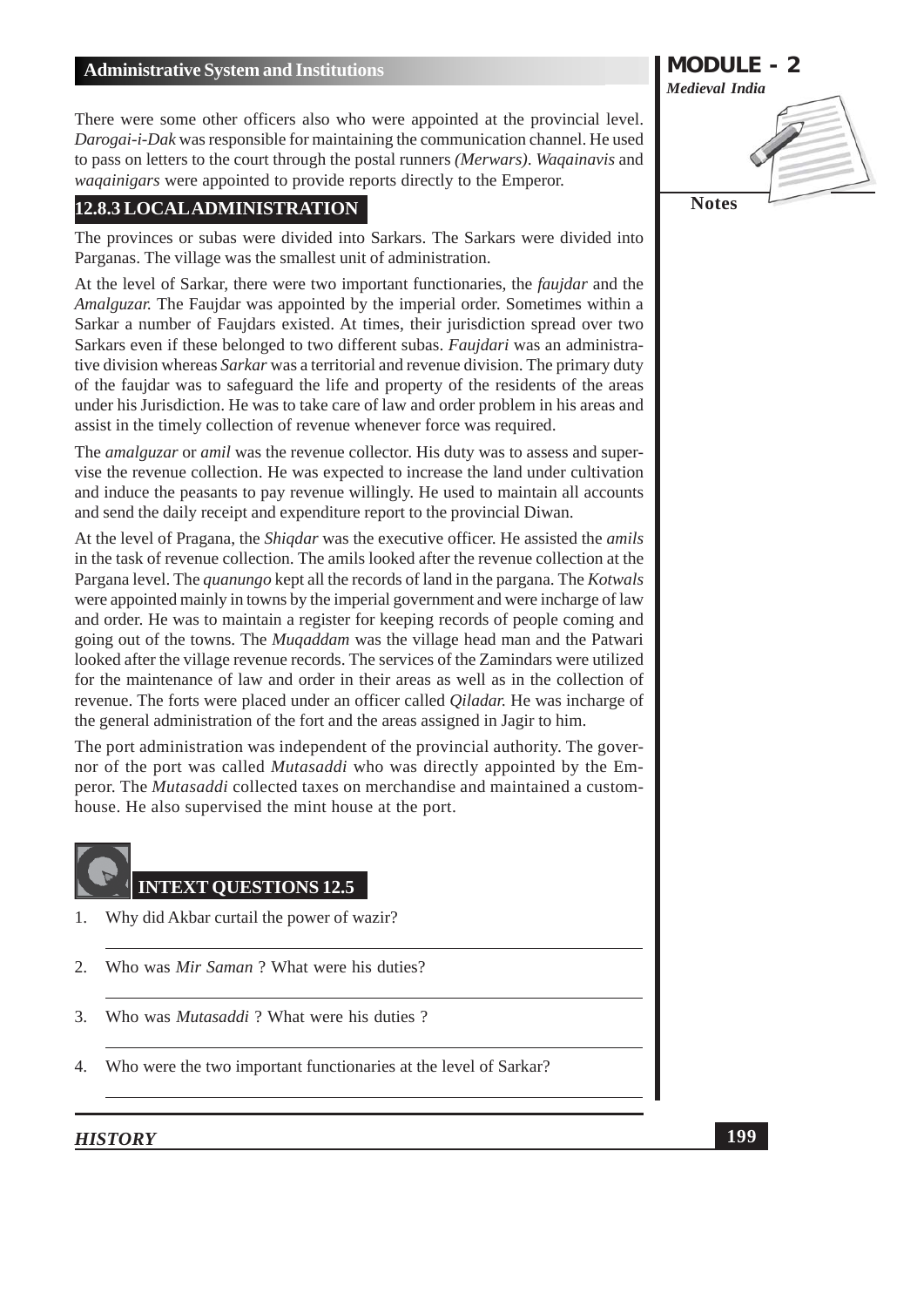

#### **12.11 MUGHAL ADMINISTRATIVE INSTITUTIONS**

#### (i) Mansab System

The mansab and Jagir system under the Mughals in India evolved through the time. Mansabdari was a unique system devised by the Mughals in India. The mansabdari system, evolved by Akbar with certain changes and modifications, was the basis of civil and military administrations under the Mughals. The word mansab means a place or position. The mansab awarded to an individual fixed both his status in the official hierarchy and also his salary. It also fixed the number of armed retainers the holders of mansab was to maintain. The system was formulated to streamline rank of the nobles, fix their salary and specify the number of cavalry to be maintained by them.

Under the mansab system ranks were expressed in numerical terms. Abul Fazl states that Akbar had established 66 grades of Mansabdars ranging from commanders of 10 horsemen to 10,000 horsemen, although only 33 grades have been mentioned by him. Initially a single number represented the rank, personal pay and the size of the contingent of the mansabdar. Later the rank of mansabdar came to be denoted by two numbers - Zat and-Sawar. The Zat denoted personal rank of an official and the Sawar indicated the size of contingents maintained by the mansabdars. Depending on the strength of contingent Mansabdars were placed in three categories. Let us take the example of a mansabdar who had a rank of 7000 zat and 7000 sawar (7000/7000). In the first Zat and Sawar ranks were equal (7000/7000). In the second, Sawar rank was lower than the Zat but stopped at half, or fifty percent, of the Zat rank (7000/4000). In the third, Sawar rank was lower than fifty percent of the Zat rank (7000/3000). Thus the Sawar rank was either equal or less than the Zat. Even if the Sawar rank was higher, the mansabdar's position in the official hierarchy would not be affected. It will be decided by the Zat rank. For example, a mansabdar with 4000 Zat and 2000 Sawar was higher in rank than a Mansabdar of 3000 Zat and 3000 Sawar.

But there were exceptions to this rule particularly when the mansabdar was serving in a difficult terrian amidst the rebels. In such cases the state often increased the Sawar rank without altering the Zat rank. Some times Sawar rank was also increased for a temporary period to meet emergency situations.

Jahangir introduced a new provision in the Sawar rank. According to it a part of Sawar rank was termed *du-aspa sih-aspa* in case of select mansabdars. For this part additional payment at the same rate 8,000 dams per Sawar was sanctioned. Thus if the Sawar rank was 4000 out of which 1000 was du-aspa sih-aspa, salary for this Sawar was calculated as  $3,000 \times 8,000 + (1,000 \times 8,000 \times 2) = 40,000,000$  dams. Without du-aspa sih-aspa, salary for the 4,000 Sawar would have stood at  $(4,000 \times$  $(8,000) = 32,000,000$  dams. Thus the mansabdar was to maintain double number of Sawars for the du-aspa sih-aspa category and was paid for it. Jahangir probably introduced this provision to promote nobles of his confidence and strengthen them militarily. By this provision he could increase the military strength of his nobles without effecting any change in their Zat rank. Any increase in their Zat rank would not only have led to jealously among other nobles but also an additional burden on the treasury.

Shahjahan introduced the month-scale in the, mansabdari system to compensate the gap between Jama (estimated income) and hasil (actual realisation). The mansabaars were generally paid through revenue assignments Jagirs. The biggest problem was that calculation was made on the basis of the expected income (Jama) from the Jagir during one year. It was noticed that the actual revenue collection (hasil) always fell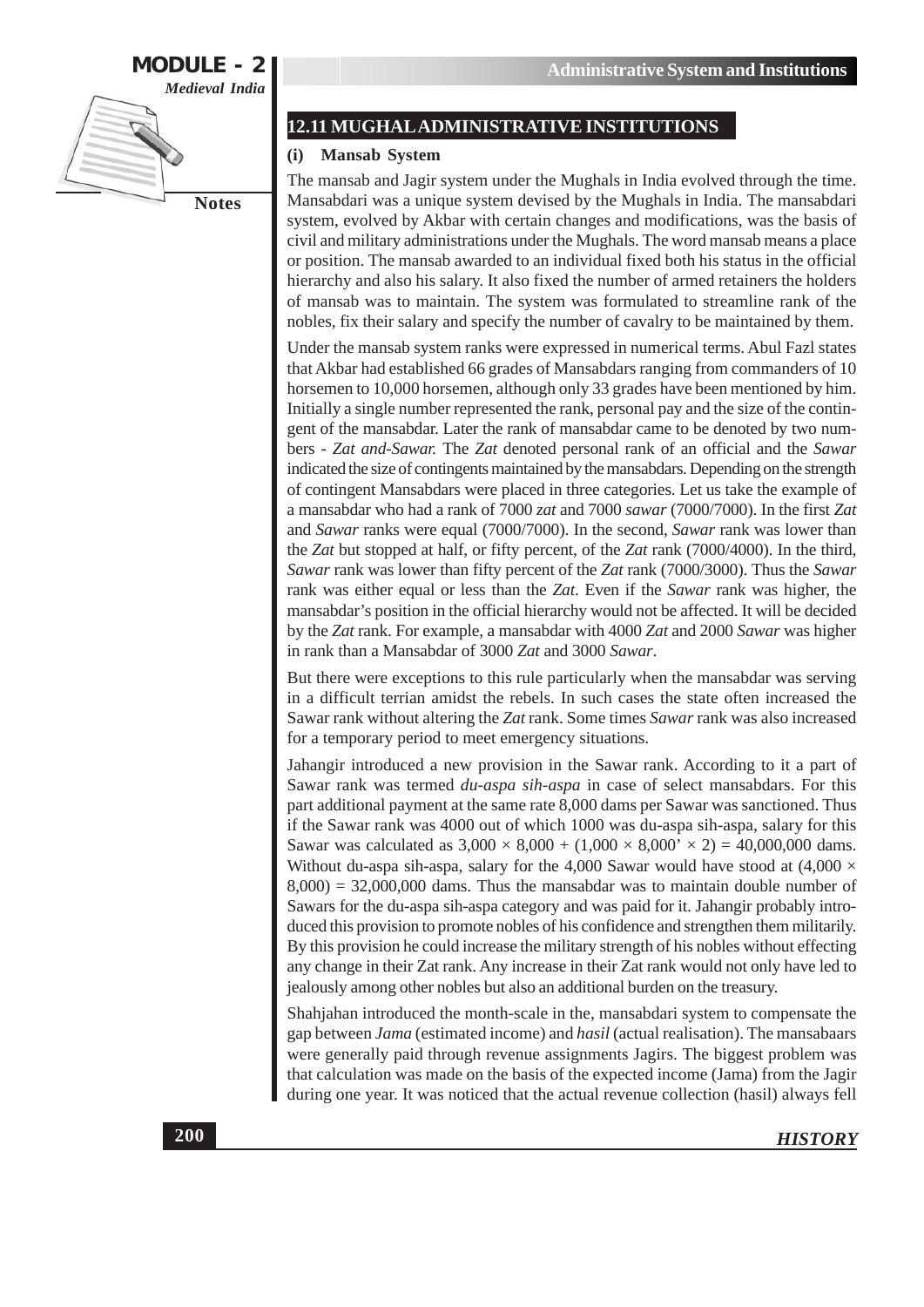short of the estimated income. In such a situation, the mansabdar's salary were fixed by a method called month-scale. Thus, if a Jagir yielded only half of the Jama, it was called Shashmaha (six monthly), if it yielded only one fourth, it was called Sihmaha (three monthly). The month scale was applied to cash salaries also. There were deductions from the sanctioned pay also. During the reign of Shahiahan the mansabdars were allowed to maintain 1/5 to 1/3 of the sanctioned strength of the Sawar rank without any accompanying reduction in their claim on the maintenance amount for the Sawar rank.

Aurangzeb continued with all these changes and created an additional rank called *Mashrut* (conditional). This was an attempt to increase the sawar rank of the mansabdar temporarily. Aurangzeb added one another deduction called Khurak-i*dawwab*, towards meeting the cost for feed of animals in the imperial stables.

#### Jagir System  $(ii)$

The system of assignment of revenue of a particular territory to the nobles for their services to the state continued under the Mughals also. Under the Mughals, the areas assigned were generally called *Jagir* and its holders *Jagirdars*. The Jagirdari system was an integral part of the mansabdari system which developed under Akbar and underwent certain changes during the reign of his successors. During Akbar's period all the territory was broadly divided into two: Khalisa and Jagir. The revenue from the first went to imperial treasury, and that from Jagir was assigned to Jagirdars in lieu of their cash salary. Salary entitlements of mansabdars were calculated on the basis of their Zat and Sawar ranks. The salary was paid either in cash (in that case they were called Naqdi) or through the assignment of a *Jagir*, the latter being the preferable mode. In case the payment was made through the assignment of a Jagir, the office of the central Diwan would identify parganas the sum total of whose Jama was equal to the salary claim of the manufacturers. In case the recorded Jama was in excess of salary claim the assignee was required to deposit the balance with the central treasury. On the other hand, if it was less than the salary claim the short fall was paid from the treasury.

However, none of the assignments was permanent or hereditary. The Emperor could shift part or the entire *Jagir* from one part of the imperial territory to another at any time. The ratio between Jagir and Khalisa kept fluctuating during the Mughal rule. During Akbar's period Khalisa was only 5% of total revenue, under Jahangir it was 10%, under Shahjahan it fluctuated between 9 to 15%. In the latter part of Aurangzeb's reign there was a great pressure on the *Khalisa* as the number of claimants for *Jagir* increased with the increase in the number of mansabdars. The jagirdars were also transferred from one *Jagir* to another (but in certain cases they were allowed to keep their Jagir in one locality for longer period of time). The system of transfer checked the *Jagirdars* from developing local roots. At the same time, its disadvantage was that it discouraged the Jagirdars from taking long term measures for the development of their areas.

There were various types of *Jagirs. Tankha Jagirs* were given in lieu of salaries, Mashrut Jagirs were given on certain conditions, Watan Jagirs were assigned to Zamindar or rajas in their local dominions. Altamgha Jagirs were given to Muslim nobles in their family towns or place of birth. Tankha Jagirs were transferable every three to four years. Watan Jagirs were hereditary and non transferable. When a Zamindar was made a mansabdar, he was given Tankha Jagir apart from his watan Jagir at another place, if the salary of his rank was more than the income from his *watan Jagir*.

The *Jagirdars* were allowed to collect only authorized revenue in accordance with the imperial regulations. The jagirdars employed their own officials like amil etc. The imperial office kept watch on the *Jagirdars*. The Diwan of the *suba* was supposed

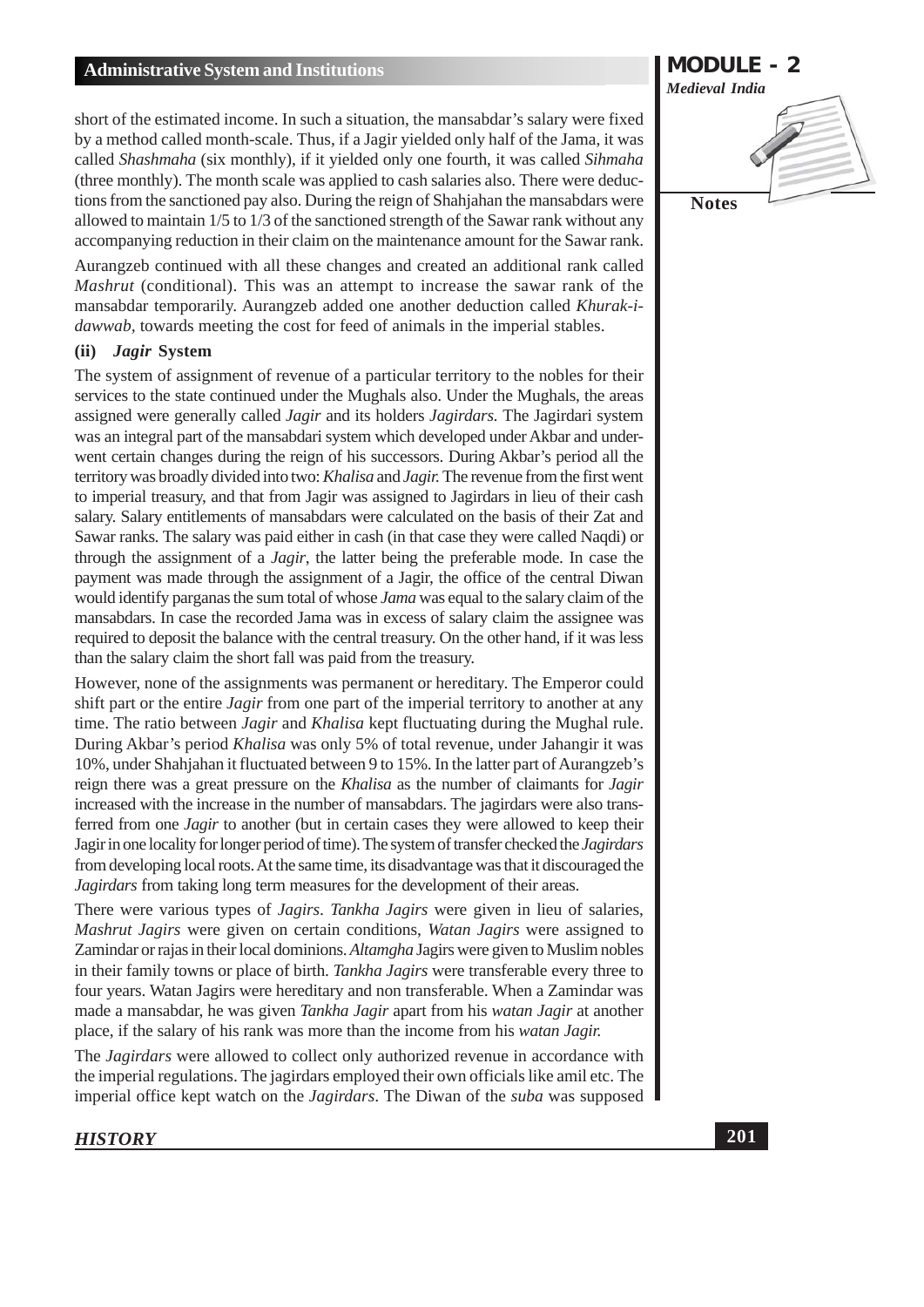

to prevent the oppression of the peasants by the Jagirdars. Amin was posted in each suba to see that *Jagirdars* were following imperial regulations. *Faujdar* used to help the *Jagirdas* if they faced any difficulty in the collection of revenue.

#### **INTEXT QUESTIONS 12.6**

- Who introduced the Mansabdari system? Why was this system formulated ? 1.
- What is Zat and Sawar? 2.
- 3. What changes did Aurangzeb make in the Mansabdari system?
- $\overline{4}$ . What is the *Jagir* system?

#### 12.10 ADMINISTRATIVE STRUCTURE UNDER THE MARATHAS

The rise of the Maratha power was a significant phenomenon in the history of the Deccan. The administrative system of the Marathas was very much influenced by the administrative system of the Mughals and the Deccani states.

#### **Central Administration**  $(i)$

The king was at the helm of the affairs. The administration was divided into eight departments headed by ministers who are some times called *Ashta pradhan*. The eight ministers were (1) Peshwa who looked after the finances and general administration. (2) Sari-Naubat who was the Senapati. (3) Majumdar looked after the accounts. (4) Waqai navis looked after the intelligence, post and household affairs (5) Surnavis or Chitnis looked after official correspondence (6) Dabir looked after foreign affairs (7) Nyayadhish looked after justice and (8) Pandit Rao looked after ecclesiastical affairs.

The ashtapradhan was not a creation of Shivaji. Many of these officers like Peshwa, Majumdar, Waqai navis, Dabir and Surnavis had existed under the Deccani rulers also. All the members of the astha pradhan except Pandit Rao and Nyaydhish were asked to lead military campaigns. Under Shivaji these offices were neither hereditary nor permanent. They held the office at the pleasure of the king. They were also frequently transferred. Each of the ashta pradhan was assisted by eight assistants diwan, Majumdar, Fadnis, Sabnis; Karkhanis, Chitnis, Jamadar and Potnis.

*Chitnis* dealt with all diplomatic correspondences and wrote all royal letters. The *Fadnis* used to respond to the letters of commanders of the forts. The *potnis* looked after the income and expenditure of the royal treasury.

#### (ii) Provincial and Local Administration

The provincial administration was also organized on the Deccani and Mughal system. All the provincial units were already existing under the Deccani rulers. Shivaji reorganized and in certain cases renamed them. The provinces were known as *Prants*. The Prants were under the charge of subedar. Over a number of Subedar there were Sarsubedar to control and supervise the work of subedar. Smaller than prant were Tarfs which were headed by a *havaldar*. Then there were *Mauzas* or villages which were the lowest unit of administration. At the level of village, Kulkarni used to keep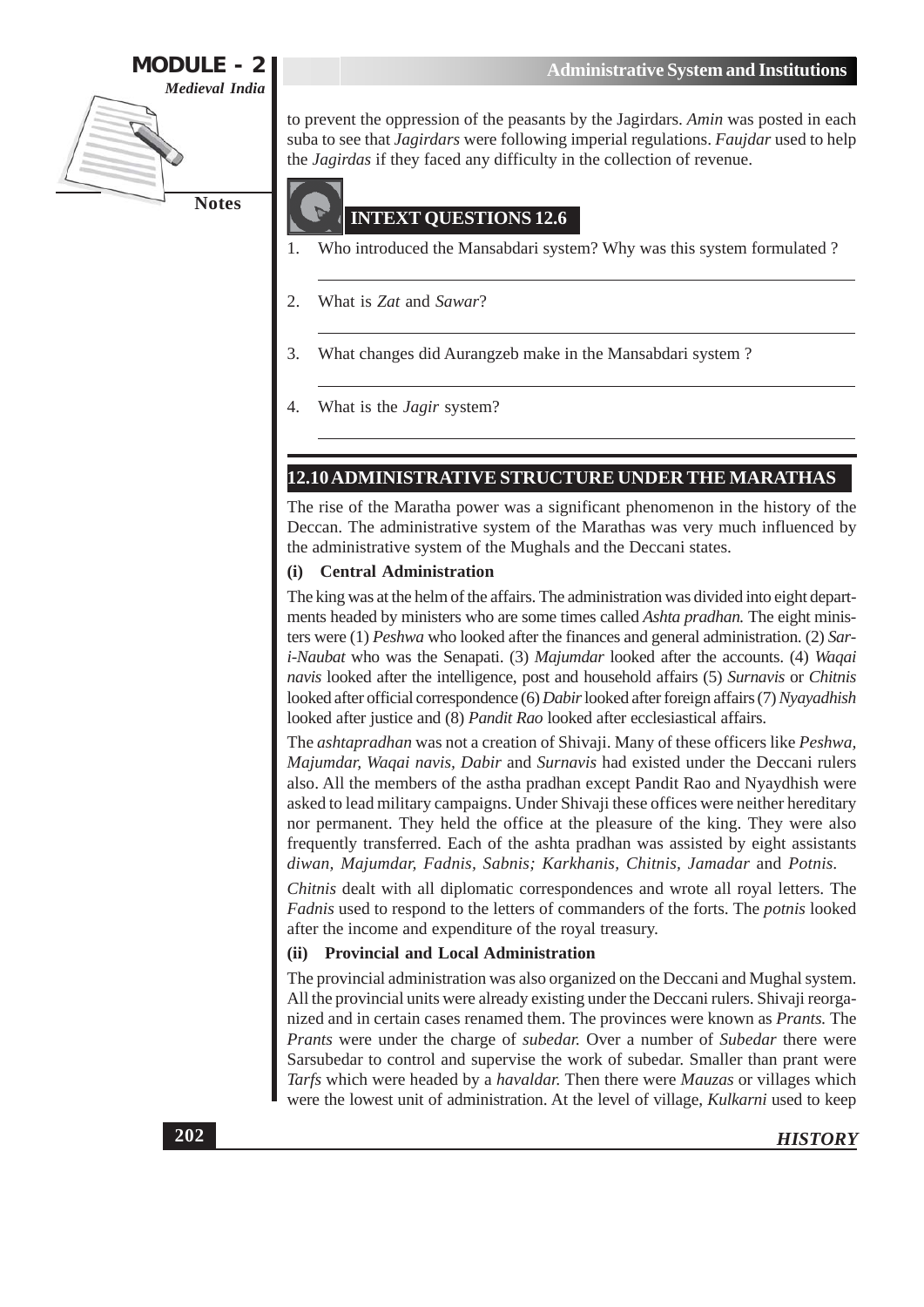accounts and maintained records while Patil had legal and policing power. At the level of Pargana, Deshpande used to keep account and maintain records while Deshmukh had legal and policing powers. The Police officer in rural area was called Faujdar and in urban area was called *Kotwal*. The Maratha polity did not have unified civilian-cummilitary rank. Under the Marathas performance based Brahmin elites manned the central bureaucracy and the local administration. In this capacity they were called Kamvishdar who enjoyed wide powers of tax assessment and collection. They adjudicated cases, provided information about local conditions and kept records. Later on, the British District collector was modelled on this Maratha officer only.

### **INTEXT QUESTIONS 12.7**

- List the titles of *ashta pradhan*?  $\mathbf{1}$ .
- $\overline{2}$ . Who influenced the administrative system of the Marathas?
- Which was the lowest unit of administration under the Maratha administration? 3.



# **WHAT YOU HAVE LEARNT**

You have seen that with the establishment of Delhi Sultanate, new ruling class and some new administrative institutions emerged. The administrative institutions were of mix origin i.e., Arab and Central Asian origin and Indian origin. During the Mughal period some of the institution of the Sultanate period underwent some changes and some new were created. The administration system and institutions contributed in the consolidation of the Sultanate and Mughal empire. The administrative system was also utilized by the rulers to create social harmony in the society. This was done by including more and more sections of the society in the administrative apparatus. Due to the large extent of the empire the administrative system emerged at three levels i.e. central, provincial and local. The local level administration was left mainly in the hands of village headmen etc. At provincial level, the administration was carried out through the institution of Iqta during the sultanate period and through the institution of mansab and *jagir* during the Mughal period. At the central level the sultan or the emperor had his own system of administration and there were many officers to assist him. There were also various departments to look after certain functions. The rulers at times were challenged by the nobility and the Ulema who tried to exert pressure on them. The administrative system and institutions functioned well under strong and capable ruler but the same were under pressure under weak rulers. The Maratha administrative system developed along the lines of the Mughal and Deccani states.

# **TERMINAL QUESTIONS**

- 1. How did the administrative structure evolve during the Delhi Sultanate?
- 2. Discuss the composition of the nobility during the Delhi Sultanate.
- 3. Mention the functioning of *wizarat* during the period of Delhi Sultanate.

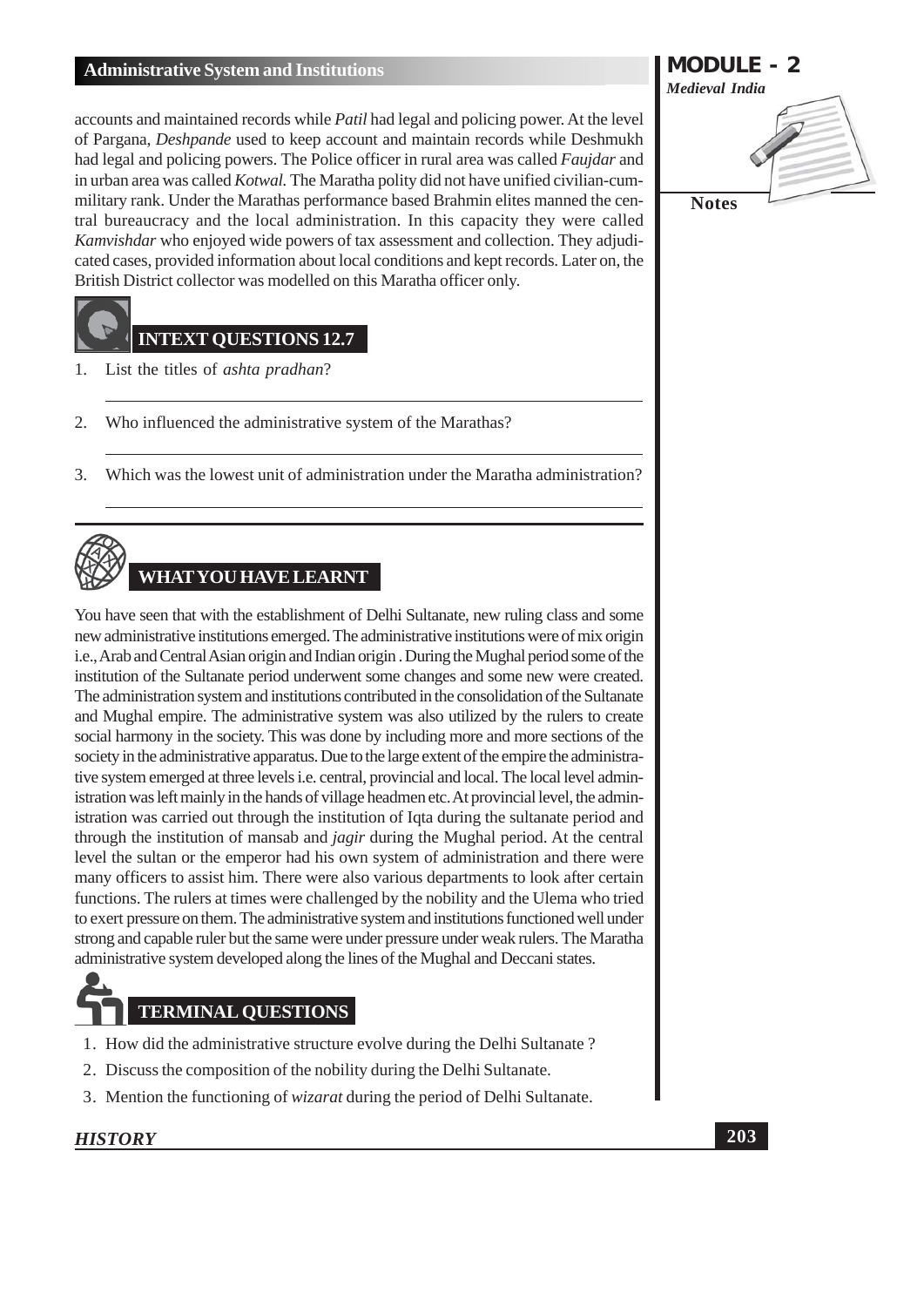

- 4. Trace the evolution of the *Iqta* system under the sultanate.
- 5. Discuss the functioning of the local administration under the sultanate.
- 6. Discuss the market reforms of Alauddin Khalji. What measures did he take to implement it?
- 7. Mention duties of Diwan-i-kul and Mir-Bakshi during the Mughal period.
- 8. Discuss the functioning of the local administration under the Mughals.
- 9. Trace the evolution of the mansabdari system from Akbar to Aurangzeb.
- 10. Describe the main features of the Jagirdari system.
- 11. Discuss the main features of the Maratha administration.

#### **ANSWERS TO INTEXT OUESTIONS**

#### 12.1

- 1. Chahalgan was group of 40 nobles. It was created by Iltutmish
- $\overline{2}$ . Balban
- 3. The Sultan's position was "first among equals".
- $\overline{4}$ Ulema were religious intellectual group of Muslims who managed religious matters and interpreted religious regulations.

#### 12.2

- Mustaufi -i-Mumalik, Mushrif-i-Mumalik 1.
- Dagh and Huliya 2.
- Diwan-i-Rasalat, Sadr-us-Sadr. 3.

#### 12.3

- $1<sub>1</sub>$ Shiqdar, Faujdar, Kotwal etc.
- $\overline{2}$ . Pargana, Shiq, Sarkar etc.
- $\mathcal{R}$ Khut, Muguaddam, Patwari,
- $\overline{4}$ . *Fawazil* was the balance of the revenue income which the *muqti* was to send to the Sultan after meeting his and his army's expenses.

#### 12.4

- 1. Shehna, Badris, Munihiyan etc.
- $2.$ Delhi and Chhain (Rajasthan)
- The Banjaras used to transport food grains from the countryside to the city.  $\mathcal{Z}$ During time of Alauddin Khalji they formed themselves in a body and settled on the banks of Yamuna

#### 12.5

Akbar wanted to curb the powers of *wazir* as his *wazir* Bairam Khan had be- $1.$ come very powerful. Akbar took away the financial powers from the wazir.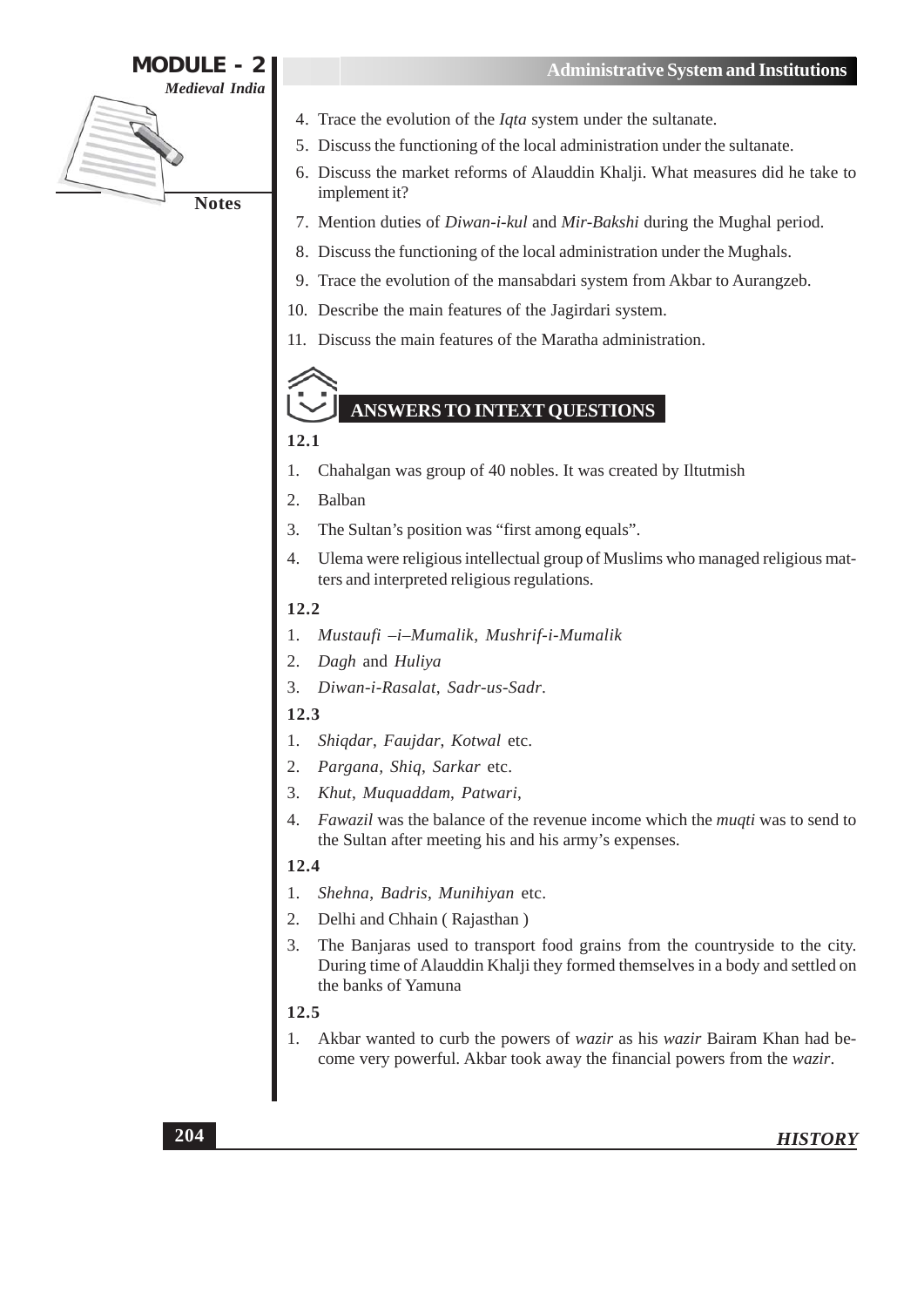- 2. Mir Saman was the officer-in charge of the royal Karkhana. He was responsible for all kinds of purchases and their storage for the royal house hold. He also supervised manufacture of different articles.
- 3. The *Mutasaddi* was the governor of the port. He collected taxes on merchandise and maintained a custom house. He also supervised the mint house at the port.
- $\overline{4}$ . Faujdar and Amalguzar.

#### 12.6

- 1. Akbar introduced the Mansabdari system. It was formuated to streamline the rank of the nobles and to fix their salary and specify the number of cavalry to be maintained by them.
- The Zat denoted personal rank of an official and the Sawar indicated the size of  $2.$ contingents maintained by the mansabdar.
- 3. Aurangzeb created an additional rank in the Mansab system called Mashrut (conditional). He added one another deduction called Khurak-i-dawwab, towards meeting the cost for feed of animals in the imperial stables.
- 4. See section  $12.9$  (ii)

#### 12.7

- $1<sub>1</sub>$ See under central administration of Marathas.
- The administrative system of the Marathas was influenced by the Mughal and  $2.$ the Deccani states.
- Mauzas or villages were the lowest unit of administration under the Maratha  $3.$ administration.

#### **HINTS TO TERMINAL QUESTIONS**

- 1. Refer to Para 1 and 2 of 12.1
- 2. Refer to Para , 12.2 (ii)
- 3. Refer to  $12.3(i)$
- 4. Refer to 12.5
- 5. Refer to 12.6
- 6. Refer to 12.7
- 7. Refer to 12.8 (iii) and (iv)
- 8. Refer to 12.8.3
- 9. Refer to 12.9(i)
- 10. Refer to 12.9 (ii)
- 11. Refer to 12.10

#### **GLOSSARY**

| <i>Ulema</i> | Muslim intellectuals who specialized in religious |
|--------------|---------------------------------------------------|
|              | learning, plural of Alim.                         |
| Chahalgan    | A group of 40 nobles created by Iltutmish         |

#### **HISTORY**

**MODULE - 2 Medieval India Notes**